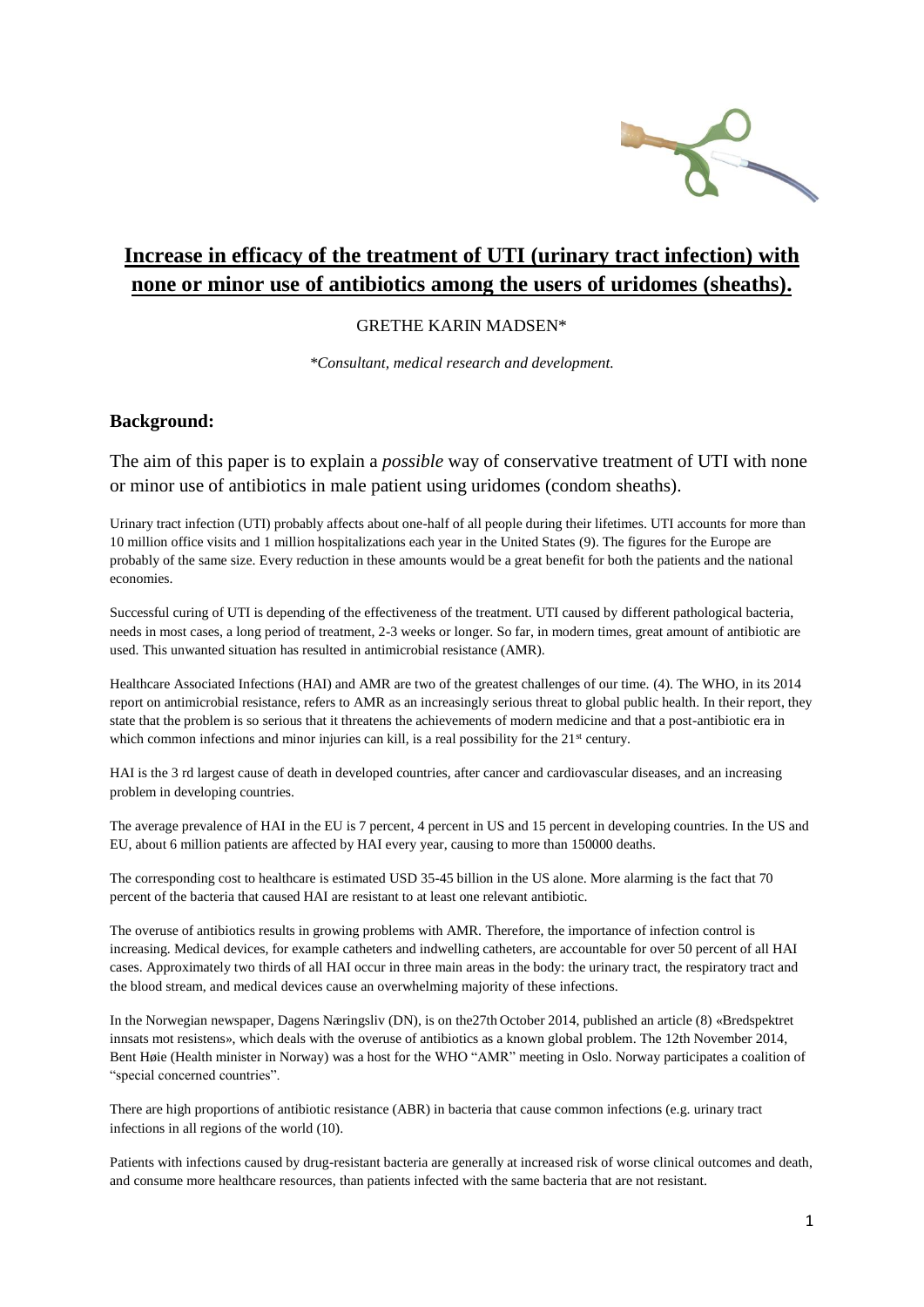#### **WHO inspires Policymakers, scientist and industry that can help tackle resistance by:**

 fostering innovation and research and development of new vaccines, diagnostics*, infection treatment options and other tools.* 

### Treatment option:

The conservative treatment of UTI was (is) to give the patient plenty to drink causing often drainage of the urine bladder. This would continuously "wash" out bacteria and restore the clean condition in the urinary tract. (This could be highly actual again resulting in none or minor use of antibiotics).

This may not be without problems for those using pads and condom sheaths (uridomes). For patient using pads, the situation would be constant "wet abdomen" with recurrent UTI. The frequently change of pads is an absolute must for a successful treatment.

When using uridomes the urine can by *wrong application and insufficient* care, also be in constant contact with the urinary tract opening (urethra) (2). By coupling uridome/drainage bag with the *manual traditional method*, there is an obvious possibility for bacterial contamination. (7) In the book «Mikrober, helse og sykdom» of Merete Steen and Miklos Degré, attention is drawn to the application point between the urine drainage bag and the uridome as an open door for bacterial contamination. See the report "Air in the urine drainage bag" (2) and "Observed "under-pressure" in the urine drainage bag" (3). Sufficient emptying of the urine drainage bag is here important. If not, gas from gasproducing bacteria can be produced in the urine drainage bag, which can result in high pressure, backpressure, reflux and urine leakage. Bacteria will then be in contact with the urine tract opening.

### **What is new?**



Ecinput (Fig.1), a new medical device (tool) [green part on fig.1] for coupling of the urine drainage bag tube (white part on fig 1) to the uridome (orange part on fig 1), *without bacterial contamination from hands and gloves*.

This medical instrument is a single use plastic packed device (fig 2), which ease the application of uridome to urine drainage bag.

Ecinput, is developed for all type of uridome users, whether they are incontinent, young, old,



Fig.2: The ecinput in the plastic bag

handicapped, postoperative, dysfunctional or of other reasons. The method for the application, the videos and the links to the specialist literature are on [www.ecinput.no](http://www.ecinput.no/) or [www.ecinput.com.](http://www.ecinput.com/)

The innovation of ecinput cover at least two of the invitations inspired of the WHO (see top of page 2).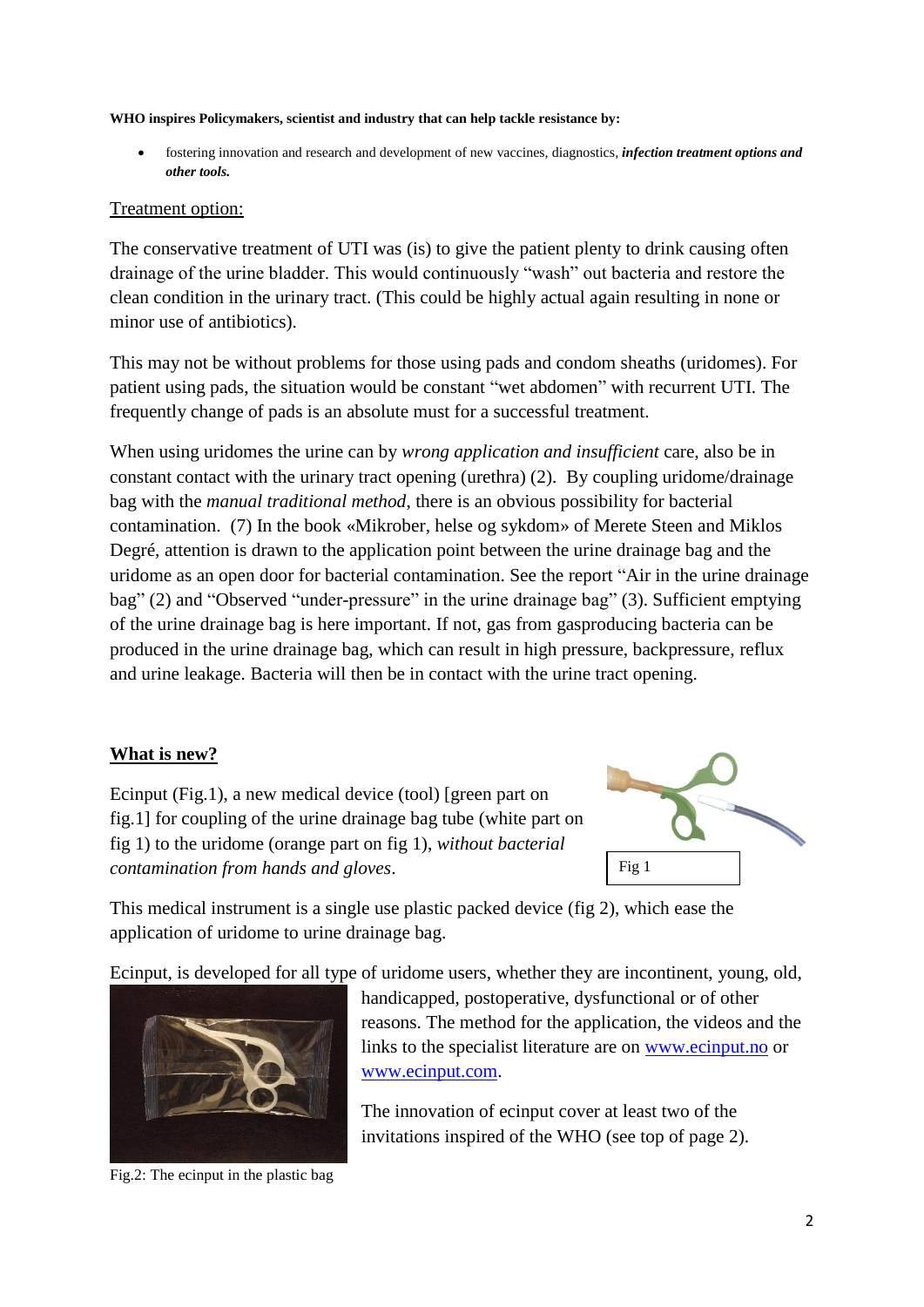## **Observed:**

Among patients, one patient followed daily for more than a year, is now reported that he is cured from UTI after routinely use of the ecinput medical application instrument. Before, the patient had up to 6-7 UTI per year. The ecinput applies the urine drainage bag to the uridome tube (fig. 1) without bacterial contamination from manual handling and preventing further bacterial contamination.

# **Explanation:**

The explanation of how ecinput can be an effective help in treatment of UTI is:

- Increased efficiency of conservative treatment of UTI by application of the drainage bag tube to the uridome tube (plenty drinking and washing out).
- When coupling using ecinput, no "new" bacterial contamination from hands and gloves will occur, and the present bacteria will not manually, be rubbed towards the urine tract opening from hands and gloves.
- By no manual rubbing, there will not be any friction and thereby no temperature increase. The start and increase of bacterial growth is significant reduced (6). [www.ecinput.no.](http://www.ecinput.no/) «Undersøkelse av forskjell i temperaturøkning ved montering av urinposenippel til uridom uten hjelpemiddel kontra montering ved hjelp av ecinput».
- As soon as the urine flow of 37°C, has entered the drainage bag, the decrease in temperature will immediately start. The pressure will then decrease and a certain constriction ("vacuum") will occur between the penis and the urine drainage bag. The uridome will be flat and the lowered pressure will effectively empty the uridome for bacterial contaminated urine (3). See fig. 3.



*It is during the treatment highly important to empty the urine drainage bag often to wash out bacteria from the urinary tract. With no further bacterial contamination (when using ecinput for applying the coupling of drainage bag to the uridome) together with the washout, the UTI could be cured without use of antibiotics. Another benefit is that when penis is dry outside, there will be fewer damages on the skin when changing the uridomes.*

Fig.3 Significant constriction of the uridome between penis and drainage bag tube.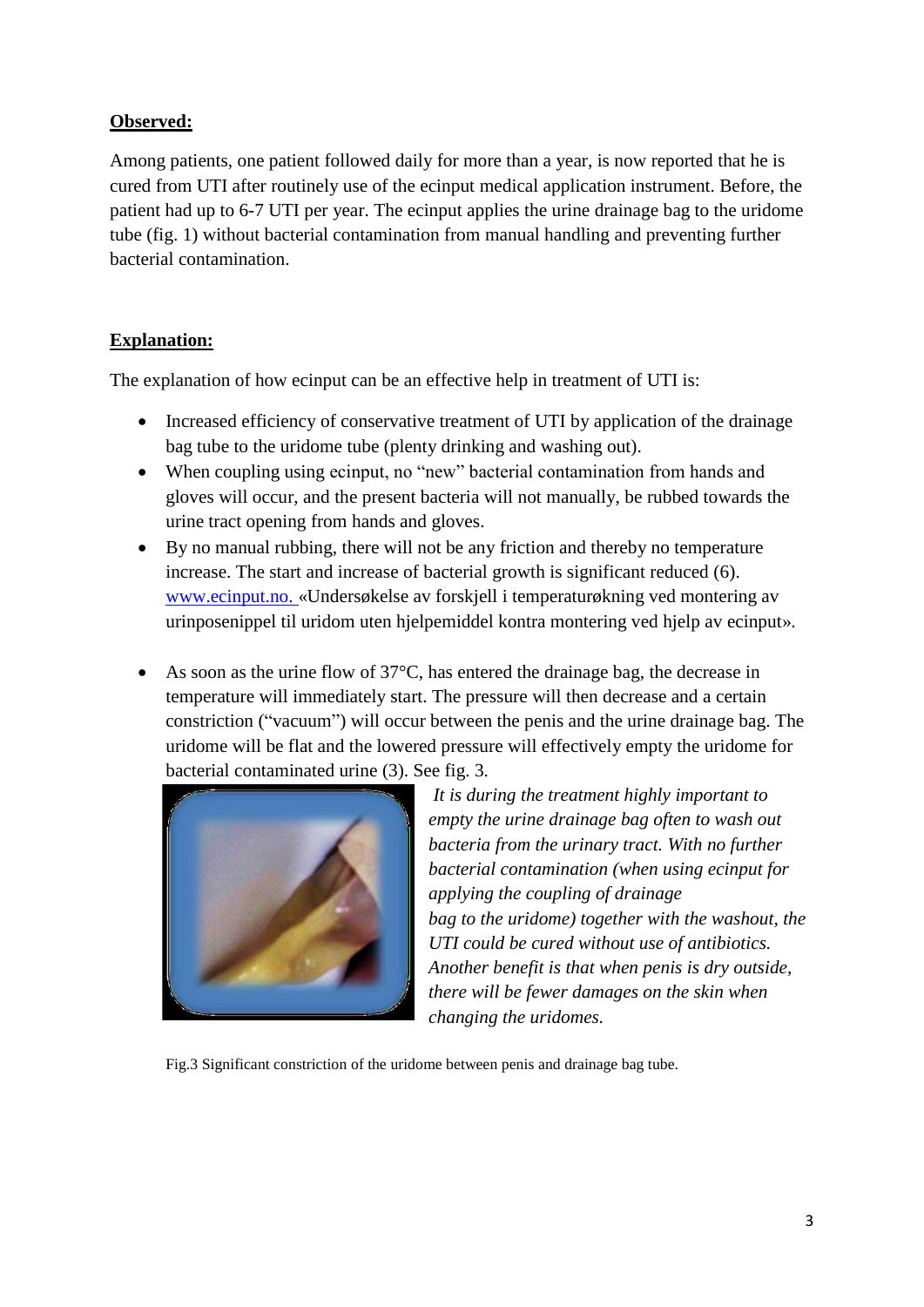The mucous membrane of the bladder inner wall consists of epithelial cells, which are likely to play a major role. The glycosaminoglycan (GAG) layer, lining the transitional epithelium of the human bladder, is participating in that process. A damaged GAG layer may lead to direct exposure of epithelial cells to urine components, which increase the possibility of bacterial adherence and infections (9). Reflux of bacterial contaminated urine may lead to UTI.

The male local defense against the UTI, is the length of the urinary tract. This length acts as a barrier against bacterial colonization in the urinary tract. "Long way to go".

For the uridome users with recurrent UTI, the use of ecinput, when applying the urine drainage bag tube to the uridome, will lead to a "washout" of those bacteria causing the infection and prevent new bacterial contaminations. The low pressure (slight vacuum) in the drainage bag will keep the urinary tract opening free of bacteria infected urine. This is one clue of the treatment.

For male patients, when possible, it could be an advantage to change from indwelling catheter to the use of uridome, where the latter is coupled using ecinput. The low pressure (vacuum) will keep the urinary tract opening free from bacteria (as long as the drainage bag is sufficient emptied).

As mentioned above, the HAI is a real threat for the patients. By disconnecting the catheter from the urine drainage bag, the use of ecinput could ease the process. Aseptic wiping would be necessary. See video on [www.ecinput.no.](http://www.ecinput.no/)

# **Conclusion:**

The new developed medical tool, ecinput, cover at least *two of the invitations* from the WHO (page 2) [**WHO inspires Policymakers, scientist and industry that can help tackle resistance by:** fostering innovation and research and development of new vaccines, diagnostics*, infection treatment options and other tools.***]**

- 1. Increase the treatment of UTI with no use of antibiotics
- 2. Prevent bacterial contamination during the coupling of urine drainage bag

In addition, the new invention will result in lower costs for the national economies by

- Less "nursing"
- Lower use of uridomes (and pads)

### And finally

- Improved health for the patient
- $\bullet$  Higher dignity for the patient
- Higher possibility for "home" staying people